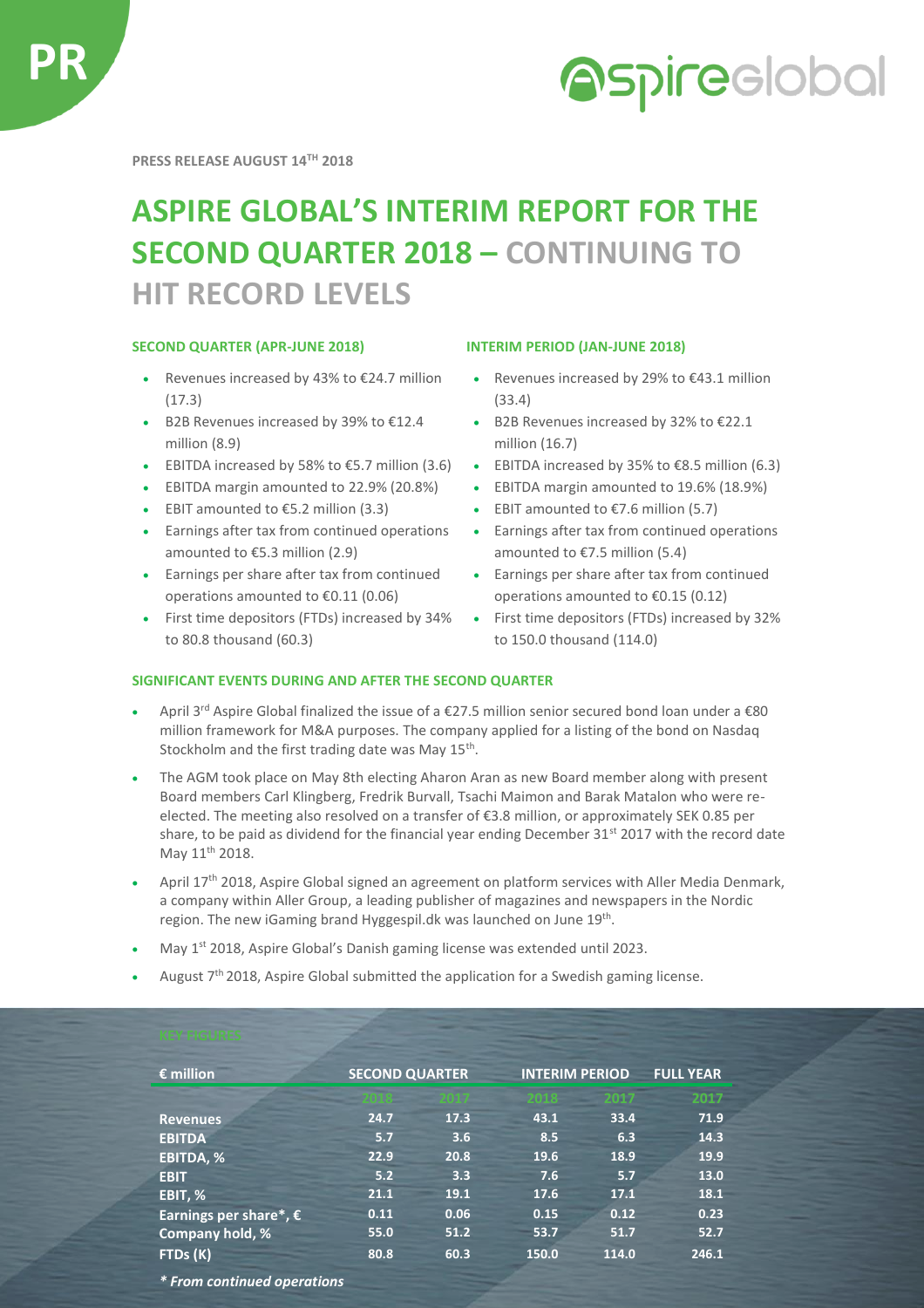## **A WORD FROM THE CEO**

I am pleased to present the second quarter. Both revenues and EBITDA hit record levels, reflecting the strong performance of several partner brands including Karamba, combined with a great interest in our sports solution that was launched in the first quarter.

The second quarter delivered excellent results with strong contribution from several key partners. Revenues increased by 43% (55% excluding closed markets) while EBITDA improved by 58% compared to the corresponding quarter last year, which also included substantial revenues from the Australian market that was discontinued on September  $12<sup>th</sup>$ , 2017. The strong performance is mainly driven by two factors; successful partnerships and a stronger offering. Firstly, we have improved our ability to focus our resources on the partners and brands with the highest potential and strongest performance. As for the offering, we continuously improve our solution, both in terms of quality and width of the solution, most recently through the upgrade to a more advanced platform system and the very promising launch of Sportsbook as well as higher efficiency in our data-driven tools. As a result, several B2B-brands are outperforming, along with higher activity for B2C.

### **MAINTAINING STRONG MOMENTUM FOR SPORTSBOOK**

The second quarter was the first full quarter to include revenues from the sports vertical which immediately grew to nearly a tenth of the B2C-revenues and boosted the performance for the two partners who were live with Sportsbook, Goliath and Nossa Aposta. The World Cup contributed to the interest in our product and we hope to maintain momentum as the Champions league starts off in the coming month along with European Club football. We look forward to launching Sportsbook with additional partners going forward. We recently signed an agreement with BetRegal, a sports operator that will be migrating to Aspire Global from a competing platform during the fourth quarter of 2018. The migration is strategically important as it confirms the competitive advantage of our sports solution; something that makes me proud. As for Karamba, Sportsbook is attracting a whole new audience to the proprietary brand. In the first six months, we invested in a unique front-end for Sportsbook (including the tool for bet recommendation) as well as marketing around the launch. We also re-organized the team to realize the full potential of the brand, and the effect so far has exceeded our expectations.

### **CONTINUING THE SEARCH FOR INNOVATIVE PARTNERSHIPS**

Aller Media Denmark recently became one of the first Nordic media house to add an iGaming offering to their business through a partnership with Aspire Global. The deal was signed in April, and already in June the new brand Hyggespil.dk went live, offering a wide range of casino games. We look forward to following their progress and we believe that the partnership with Aller Media will be an eye-opener to other companies outside the traditional gaming industry as it demonstrates the potential for companies with significant online traffic to capitalize further on their assets.

### **LOOKING FORWARD TO MEETING WITH YOU**

"Everything we do, we do to enable our partners achieve their full potential". In line with our vision, we continue to improve our offering by developing our turnkey platform, exploring additional verticals and expanding our game portfolio including proprietary game development. Furthermore, we continuously evaluate new partnerships as well as potential transactions, focusing on innovative partnerships in regulated markets. We recently submitted the application for a Swedish gaming license in line with this strategy. Being a company with stable growth and high ambitions, we also increase our efforts to communicate with the capital market. On September  $13<sup>th</sup>$  2018, we will be hosting our first Capital Markets Day in Stockholm where we are looking forward to meeting with many of our shareholders, analysts and media to present the company and the investment case more closely.

Tsachi Maimon, CEO Aspire Global